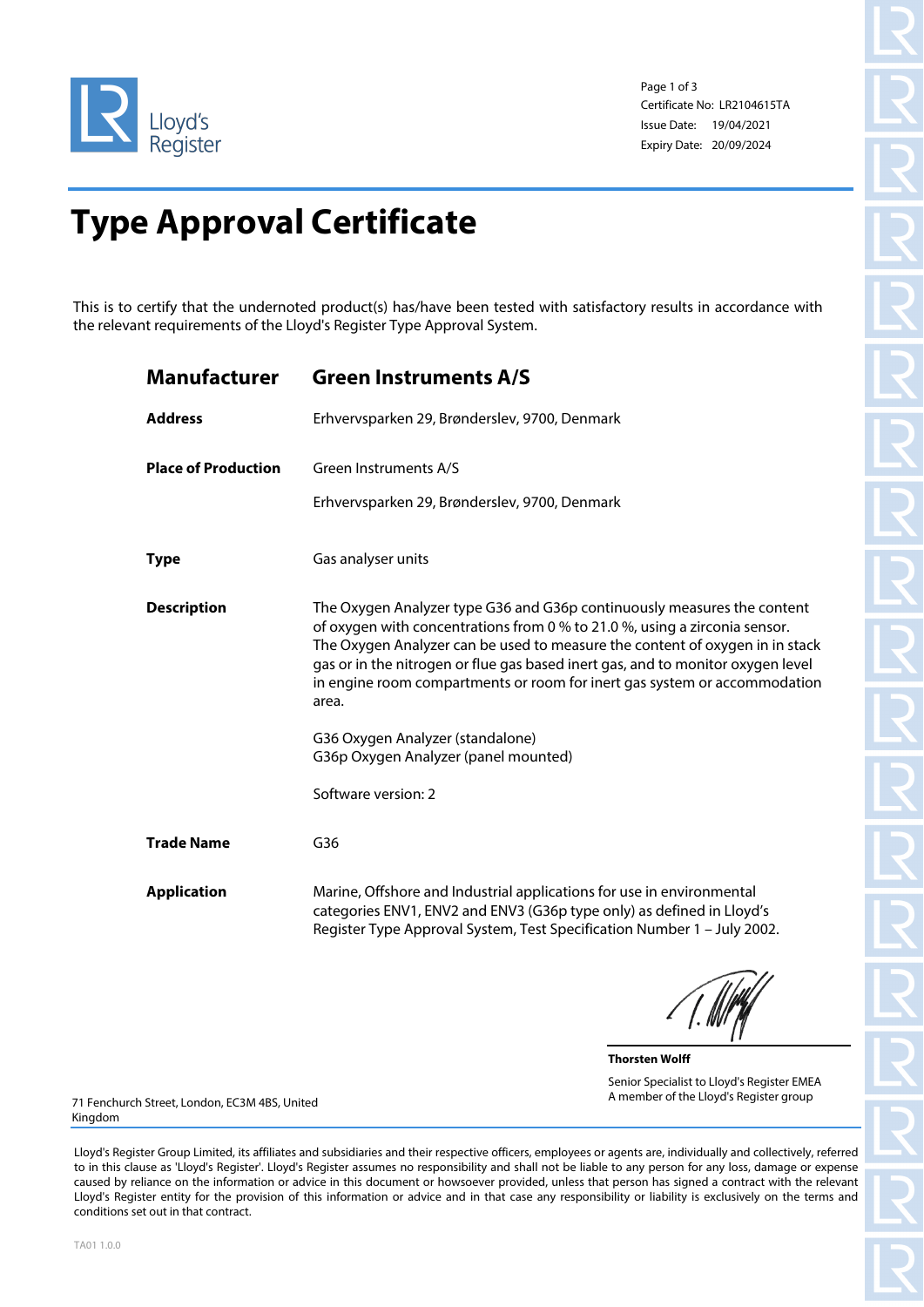

Page 2 of 3 Certificate No: LR2104615TA Issue Date: 19/04/2021 Expiry Date: 20/09/2024

## **Type Approval Certificate**

| Power supply:<br>G36:100-230 VAC (50/60 Hz)<br>G36p: 24 VDC<br>Measuring range: 0.0 - 21.0% O2<br>Linearity / Accuracy: 0.5% of measuring range<br>Repeatability: 0.1% of measuring range<br>Response time:<br>20% of total measured value $@ < 10$ s<br>90% of total measured value $@ < 45$ s                                                                                                                                                                                                          |
|----------------------------------------------------------------------------------------------------------------------------------------------------------------------------------------------------------------------------------------------------------------------------------------------------------------------------------------------------------------------------------------------------------------------------------------------------------------------------------------------------------|
| G36 (Stand-alone):<br>Dry Heat Test (55 $°C/16 h$ )<br>Shock Test (40 g half sinus / 10 ms) acc. to IEC 60068-2-27<br>Vibration Test (5-200 Hz / displacement 2 mm < 13.2 Hz /<br>acceleration 0.7 g > 13,2 Hz) acc. to IEC 60068-2-6<br>G36p (panel mounted):<br>Enclosure protection (IP 55 / from front side) acc. to IEC 60529                                                                                                                                                                       |
| The G36 Oxygen Analyzer shall be installed in safe, non-hazardous area, and in<br>area with no high concentration of methane.<br>The connection cables for the main supply, relays, interface, and analog output<br>signals should be shielded or provided with equivalent protection.<br>Final functional arrangements are to comply with appropriate Lloyd's Register<br>Rules and will be subject of the Plan Approval process.<br>The examination of software aspects is restricted to functionality |
|                                                                                                                                                                                                                                                                                                                                                                                                                                                                                                          |

71 Fenchurch Street, London, EC3M 4BS, United Kingdom

Lloyd's Register Group Limited, its affiliates and subsidiaries and their respective officers, employees or agents are, individually and collectively, referred to in this clause as 'Lloyd's Register'. Lloyd's Register assumes no responsibility and shall not be liable to any person for any loss, damage or expense caused by reliance on the information or advice in this document or howsoever provided, unless that person has signed a contract with the relevant Lloyd's Register entity for the provision of this information or advice and in that case any responsibility or liability is exclusively on the terms and conditions set out in that contract.